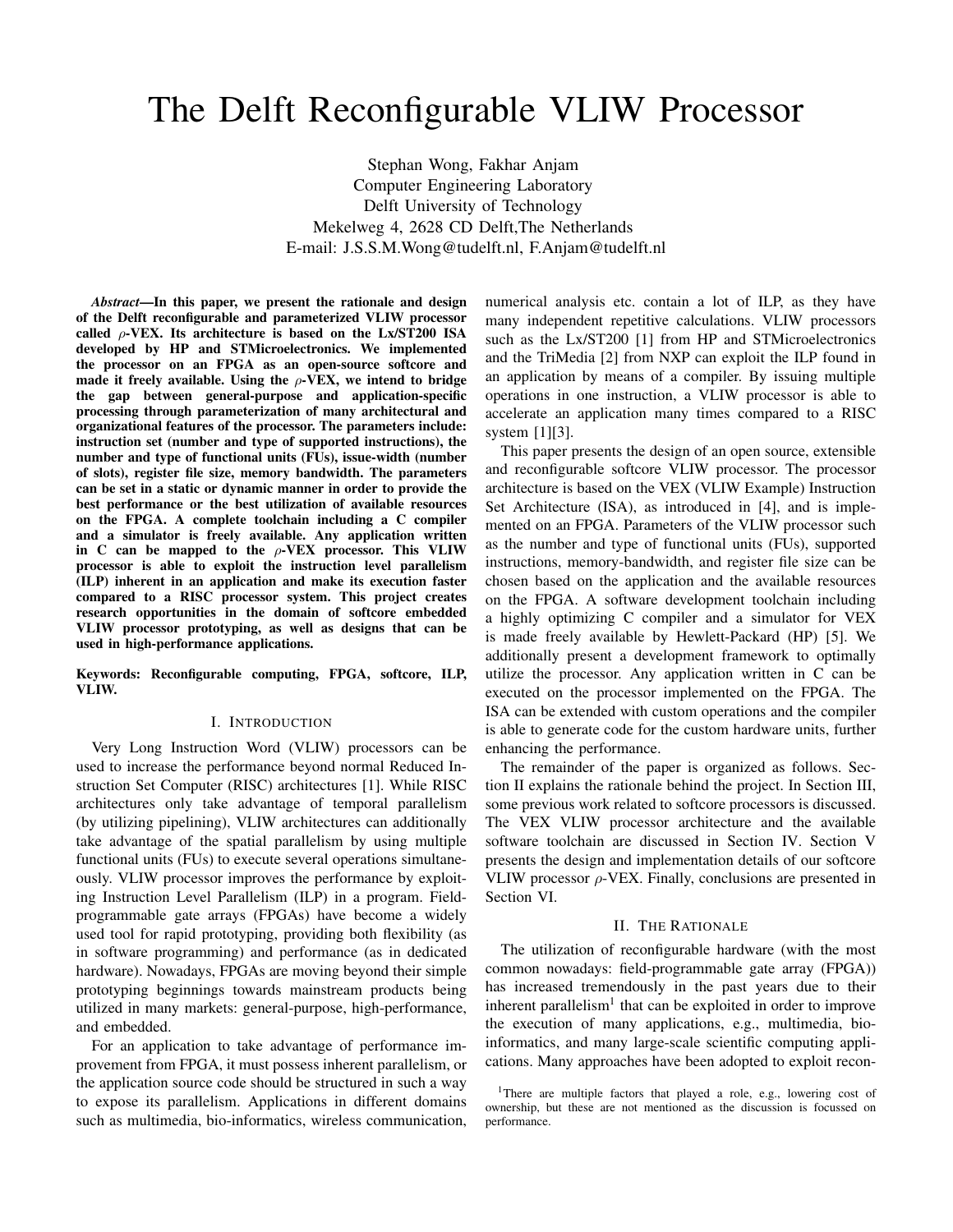figurable hardware, but no single all-encompassing solution has emerged as each performs usually only very well for their particular environment or supported application(s). However, many of these solutions are hampered not by their ingenious designs but by the lack of tools to fully exploit the solution for more general-purpose cases. Therefore, we proposed the ρ-VEX processor as a reconfigurable and extensible VLIW softcore processor to bridge the gap between applicationspecific and general-purpose processing. In the following, we first highlight the advantages of our choice for a VLIW processor as a starting point:

- simple hardware: One of the main advantages of VLIW processors is that their hardware design is relatively simple compared to other RISC processors as there is no need for complex instruction decoders (e.g., out-of-order execution) in hardware since the compiler has already taken care of the instruction scheduling. *This means* that the hardware we need to implement on the FPGA can be kept simple and, therefore, higher clock frequencies can be achieved to improve performance. Furthermore, additional parallelism can be provided by simply adding more issue slots or functional units.
- availability of existing tools: Compilers for VLIW processor are readily available and research and development effort in improving them is still ongoing. Moreover, for the VEX that we have chosen as a basis, a simulator is available to investigate the performance gains for different architectural instances of the VEX processor. *This means* we can exploit existing compilers (and simulators) and future advancements without the need to dedicate much effort in their development.
- no need for language translations: Another benefit of using an existing VLIW architecture and its toolchain is that there is no longer need for translators and automatic synthesis tools. Nowadays, e.g., when looking at C-2-VHDL tools, restrictions must be placed on the C constructs before they can be utilized for the purpose of automatic hardware synthesis and sometimes code rewriting is necessary to achieve improved performance. In the latter, the (software) programmer needs to possess hardware knowledge, which is not always the case. *This means* we can take any existing code and compile it to our VLIW processor without rewriting code and without requiring the programmer to have hardware knowledge. We see a clear motivation for a reconfigurable VLIW processor between hardware design using automatic synthesis tools (starting from C) and manual design as adequate performance can be achieved after just the compilation time.

The choice for a VLIW processor clearly has its advantages and in the following, we will discuss reconfigurability-specific benefits we foresee:

• static resource sharing: When the size of the reconfigurable hardware structure and the available hardware area are known beforehand, one or several pre-configured

VLIW softcore(s) can be instantiated and configured on the FPGA. In this manner, a short trade-off study, e.g., via a simulator or model, can determine the parameters most-suited for the available hardware and targeted application(s) at hand. This scenario is most suited for the embedded design environment as the requirements and platform are usually well-known and fixed. The sharing of resources between multiple VLIW processors is also pre-determined.

- dynamic resource sharing: When neither the application nor the precise characteristics of the attached reconfigurable hardware is known at design time, the most appropriate scenario is to allow for dynamic resource sharing. In this scenario, enough resources are instantiated to allow for sharing among the multiple VLIW processors running on the same chip. The method how to do this is under investigation and initial solutions have been proposed already.
- on-the-fly resource instantiation: When new resources are needed they can be instantiated on-the-fly. Similarly, when they are no longer needed their space can be freed and be dedicated to other applications.

The most promising solution to implement is most certainly the combination of the second and the third benefit mentioned above. On the other hand, one must not loose sight of certain intrinsic disadvantages of VLIW architectures that prevented it to become mainstream processors. However, we believe that these disadvantages are mainly due to their fixed design and many of these disadvantages can be mitigated when being implemented on reconfigurable hardware. We will highlight several issues<sup>2</sup> in the following and how they could be addressed:

- varying instruction word widths: Different applications contain different levels of parallelism (this is true even within the same application). In order to fully exploit this more issue slots should be used leading to longer (and therefore, different) instruction widths. Moreover, when using a different number of instructions can lead to a different encoding scheme of the VLIW instructions and thereby varying their length again. This issue can be easily dealt with by the reconfigurable nature of a reconfigurable and parameterized VLIW processor as different instruction decoders can be instantiated. This can be achieved with or without reconfiguring the issue slots (in the latter, unused issue slots can be shared among other different softcores).
- high number of NOPs: Due to the traditionally fixed implementation nature of VLIW processors, their organization may not completely match the parallelism inherent in the application leading to a high number of NOPs being scheduled. This leads to an under-utilization of the available resources (in some cases to over 50%). Instead

<sup>2</sup>The length of this paper does not allow for an extensive discussion of the shortcomings of VLIW processors and how they can be addressed. Therefore, we only mention the most important ones.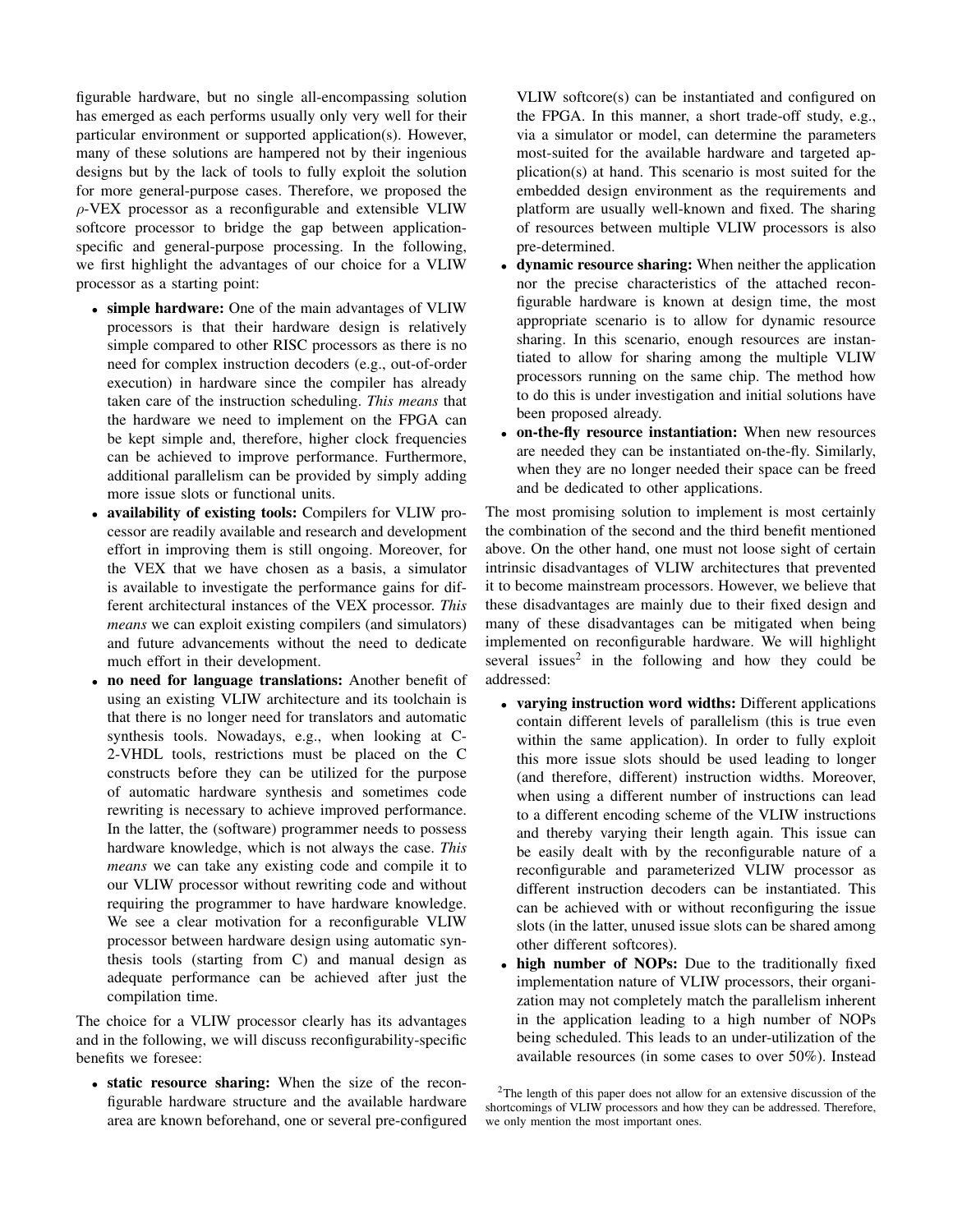of idling issue slots, the reconfigurable VLIW processor can reconfigure the issue slots, or reduce the number of issue slots - i.e., either physically or enable sharing.

• unbalanced issue slots: This issue is tightly coupled with the previous issue as it is one of the causes for the scheduling of NOPs as functional units might not be available across all issue slots. This issue can be addressed by adding more functional units per issue slot.

Having stated how a reconfigurable and parameterized VLIW can overcome the traditional shortcomings of a VLIW processor, we will highlight in the following how such a reconfigurable VLIW processor can be used in two likely scenarios:

- 1) stand-alone general-purpose processor: In this scenario, complete applications (or application threads) run on the VLIW processor. The implementation of the processor can be fixed during the execution of multiple applications, but our envisioned reconfigurable VLIW processor should be able to adapt itself to different applications (or even to code portions within a single application).
- 2) application-specific co-processor: In this scenario, only specific kernels that require acceleration are being compiled to the VLIW processor. The benefits are: (1) no need for code rewriting, (2) avoidance of using complex tools such as C-2-VHDL translators, and (3) manual design of accelerators can be skipped. We have to note again that we are not stating that there is no need for the aforementioned actions or tools, but they can be avoided when the VLIW processor is capable of providing good enough performance within the requirements (such as, power, area) set.

Having stated the above, we present an advantage due to the existence of a reconfigurable and parameterized VLIW processor, namely instruction-set architecture (ISA) emulation. This means that we can implement different ISAs on top of the VLIW processor and ensure that each emulation is the most efficient. This will have the obvious advantage that applications compiled for different architectures can be executed without code recompilation (cumbersome) or software code emulation (slow). Moreover, having the mentioned ability allows for the following scenarios:

- 1) ISA extension emulation: When new ISA extensions are being introduced, much research and development effort is needed in order to ensure marked acceptance. However, with a reconfigurable ISA emulator it is possible to implement and ship the (draft) extension to potential end-users for actual use and evaluation. Furthermore, bug reports can lead to further improvements before the extension is fixed in hardware. The latter is still needed since the performance and power utilization of reconfigurable hardware is usually not optional. However, earlyon experience of developers can lead to a much earlier market adoption of the intended ISA extension.
- 2) instantiation of dedicated processor organizations: When new processors are released, in many cases code

recompilation is needed to take advantage of new organizational improvements. This need can be relaxed as dedicated organizational features can be provided in the reconfigurable hardware for particular already-compiled code.

3) relaxation of backwards compatibility: Rarely used instructions can be implemented in reconfigurable hardware and their implementation can be instantiated when needed. This means that complex instruction decoding hardware can be avoided leading to simpler hardware design and potentially lower power consumption.

By no means, our research in the design of the  $\rho$ -VEX processor is finished and there are still many open questions that need to be solved. However, discussing them is beyond the scope of this paper. In the remainder of this paper, we highlight several other similar approaches and describe more in-depth the design of our  $\rho$ -VEX processor and its current development status.

# III. RELATED WORK

In literature, few softcore VLIW processors with a complete toolchain can be found. The first VLIW softcore processor found in literature is Spyder [6]. The design and implementation of Spyder marked the beginning of a reconfigurable VLIW softcore processor. Spyder consists of three reconfigurable units. A compiler toolchain was made available. One of the drawbacks of Spyder was that both the processor architecture and the compiler were designed from scratch. Because the designer had to put efforts in both directions, the processor did not evolve extensively.

Instance-specific VLIW processors are presented in [7][8]. These architectures are specific implementations for some applications, and do not represent a more general VLIW processor. A VLIW processor with reconfigurable instruction set is presented in [9]. An FPGA based design of a VLIW softcore processor is presented in [10]. Additionally, this processor is able to execute custom hardware. It has an ISA that is binary-code compatible with the Altera NIOS-II soft processor. To support this architecture, a compilation and design automation flow are described for programs written in C. The compilation scheme consists of a Trimaran [11] as the front-end and the extended NIOS-II as the back-end. Due to the licensed Altera NIOS-II, this VLIW design is less flexible and not open source.

In [12], a modular design of a VLIW processor is reported. Certain parameters of the processor architecture could be altered in a modular fashion. The lack of a good software toolchain and the absence of parametric extensibility limited the use of this architecture. In [13], the architecture and micro-architecture of a customizable soft VLIW processor are presented. Additionally, tools are discussed to customize, generate and program this processor. Performance and area trade-offs achieved by customizing the processor's datapath and ISA are evaluated. The limitation is the absence of a compiler. In [14], the design and architecture of a VLIW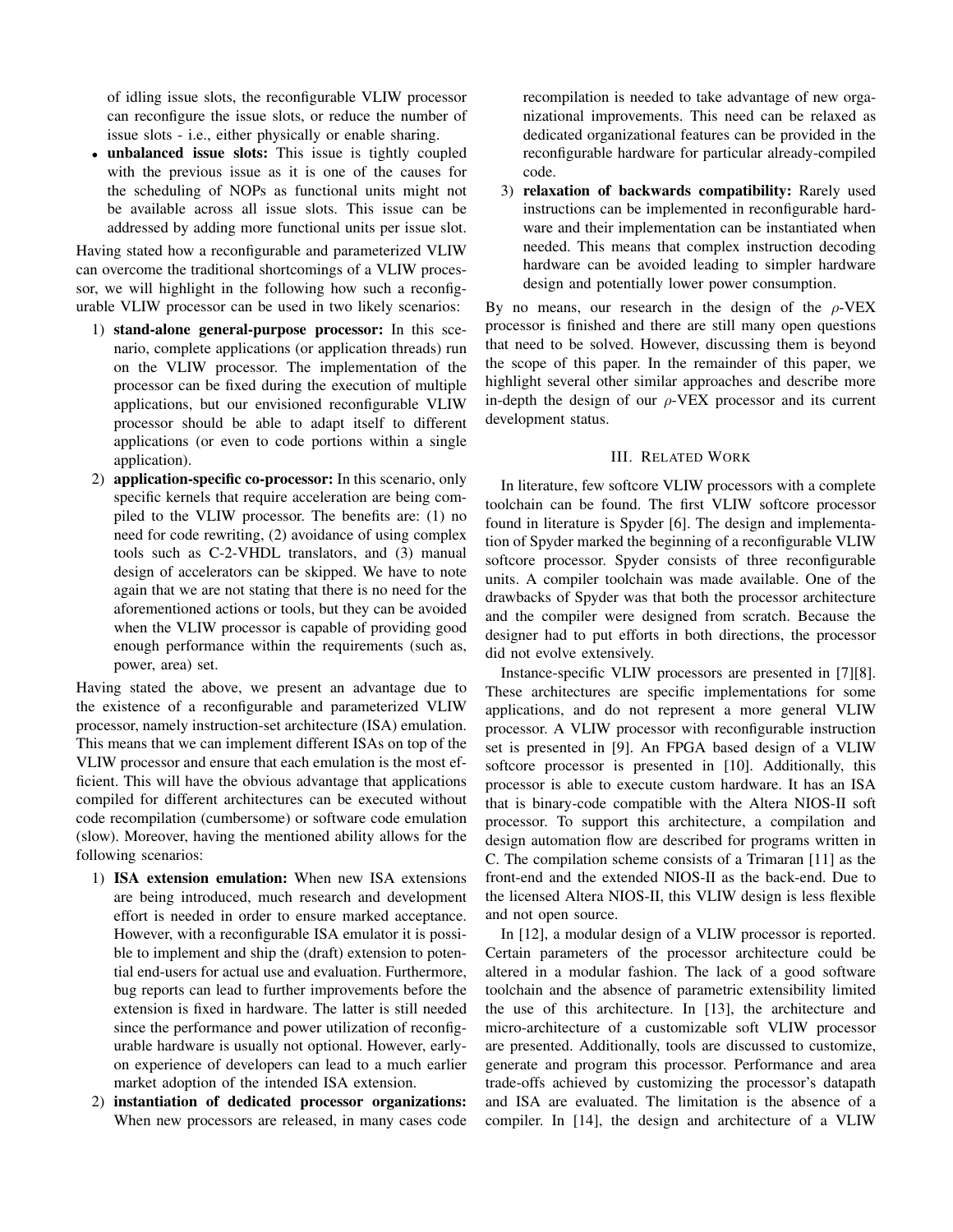microprocessor is presented without any tool chain, which restricts the processor usability.

In [3], we presented the design and implementation of a reconfigurable VLIW softcore processor called  $\rho$ -VEX. In addition, a development framework to utilize the processor is presented. The processor architecture is based on the VLIW Example (VEX) ISA, as introduced in [4]. VEX represents a scalable technology platform that allows variation in many aspects, including instruction issue-width, organization of functional units, and instruction set. A software development toolchain for the VEX architecture [5] is freely available from Hewlett-Packard (HP). The  $\rho$ -VEX processor is opensource and implemented on an FPGA. Different parameters such as the number and types of functional units, supported instructions, memory bandwidth, and size of register file can be chosen based on the application requirements and available resources on the FPGA. Initially, an instruction ROM file has to be generated for each application to be run on the processor and the design has to be re-synthesized along with the instruction ROM file. Now a boot loader like functionality has been added and the executable files can be downloaded to the instruction memory and executed directly avoiding the necessity of resynthesis.

# IV. THE VEX VLIW PROCESSOR: HARDWARE AND RELATED SOFTWARE

Compared to superscalar and RISC processors, VLIW architecture requires a more powerful compiler due to more complex operation scheduling. [4] presents definition of the VLIW design philosophy as: *"The VLIW design philosophy is to design processors that offer ILP in ways completely visible in the machine-level program and to the compiler"*.

# *A. The VEX System*

The VEX stands for VLIW Example. VEX is a system developed according to the VLIW philosophy by Hewlett-Packard (HP). VEX includes three basic components [4]:

- 1) *The VEX ISA*: VEX Instruction Set Architecture (ISA) is a 32-bit clustered VLIW ISA that is scalable and customizable to individual application domains. The VEX ISA is loosely modeled on the ISA of HP/ST Lx (ST200) family of VLIW embedded cores [1]. VEX ISA is scalable because different parameters of the processor such as the number of clusters, FUs, registers, and latencies can be changed. VEX ISA is customizable because special-purpose instructions can be defined in a structured way.
- 2) *The VEX C Compiler*: Based on *trace scheduling*, the VEX C compiler is an ISO/C89 compiler. It is derived from the Lx/ST200 C compiler, which itself is a descendant of the Multiflow C compiler. A very flexible programmable machine model determines the target architecture, which is provided as input to the compiler. This means that without the need to recompile the compiler, architecture exploration of the VEX ISA is possible with this compiler.

3) *The VEX Simulation System*: The VEX simulator is an architectural-level simulator that uses *compiled simulator* technology to achieve faster execution. It additionally provides a set of POSIX-like *libc* and *libm* libraries (based on the GNU *newlib* libraries), a simple built-in cache simulator (level-1 cache only) and an Application Program Interface (API) that enables other plug-ins used for modeling the memory system.

A VEX software toolchain including the VEX C compiler and the VEX simulator is made freely available by the Hewlett-Packard Laboratories [5]. The reason behind choosing the VEX architecture for our project is the scalability and customizability of the VEX ISA and the availability of the free C compiler and simulator, which can be used for architecture exploration.

#### *B. The VEX Instruction Set Architecture*

VEX offers a 32-bit clustered VLIW ISA. VEX models a scalable technology platform for embedded VLIW processors that allows variations in the parameters of the processor. Following the VLIW design philosophy, the parameters of the processor, such as issue width, FUs, register files and processor instruction set can be varied. The compiler is responsible for scheduling the instructions. Along with basic data and operation semantics, VEX includes many features for compiler flexibility in scheduling multiple concurrent operations. Some of these features are [4]:

- Parallel execution units, such as integer ALUs and multipliers.
- Parallel memory pipelines, including access to multiple data memory ports.
- Data prefetching and other locality hints supported by the architecture.
- A large multiported shared register file made visible by the architecture.
- Partial predication through *select* operations.
- Multiple condition registers to make efficient branch architecture.
- Long immediate operands can be encoded in the same instruction.

Table I presents the parameters that could be changed for VEX VLIW processor.

The most basic unit of execution in VEX is an *operation*, which is equivalent to a typical RISC-style instruction. An

Table I THE VEX DESIGN PARAMETERS

| <b>Processor Resource</b> | <b>Design Parameters</b>                     |  |
|---------------------------|----------------------------------------------|--|
| <b>Functional Units</b>   | Number of FUs, type, supported instructions, |  |
|                           | degree of pipelining                         |  |
| Register File             | Register size, register file size, number of |  |
|                           | read ports, number of write ports            |  |
| Load/Store Unit           | Number of memory ports, memory latency,      |  |
|                           | cache size, line unit                        |  |
| Interconnection           | Number and width of buses, forwarding        |  |
| <b>Network</b>            | connections between units                    |  |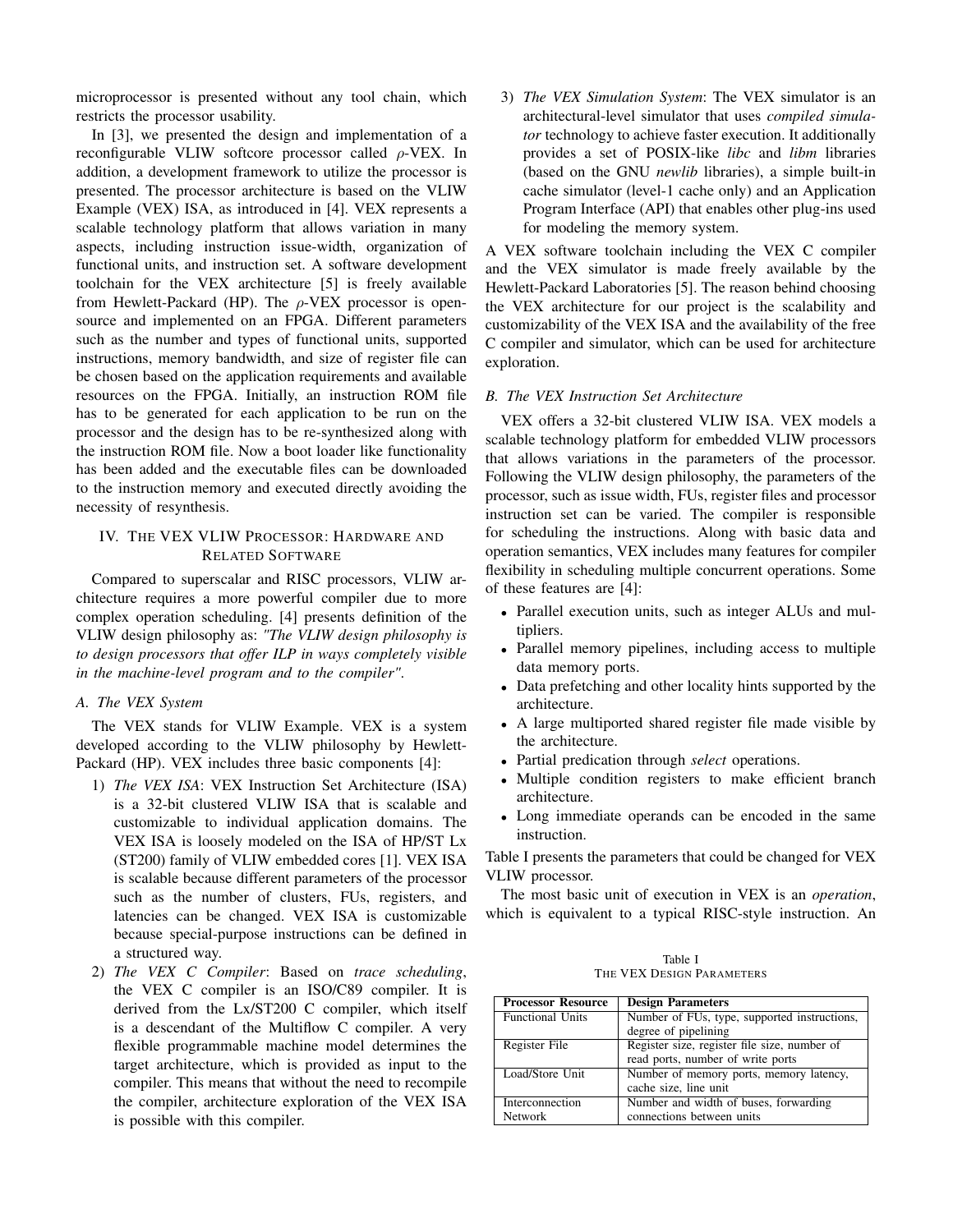encoded operation in VEX system is called a *syllable*. Multiple syllables are combined to form an *instruction*, which is an atomic unit of execution in a VLIW processor. The instruction issue-width is the number of syllables in an instruction that could be issued, and it depends on the number of FUs in the processor. An instruction having multiple syllables or operations is issued every cycle by the compiler to the multiple execution units of the VLIW processor, which is the main reason for performance compared to a RISC processor, which has an issue-width of one.

*1) Multicluster Organization:* The number of read ports of the shared multiported register file in a VLIW processor is twice the issue-width, and the number of write ports is equal to the issue-width (assuming that each FU requires two input operands and writes one output as a result). Therefore, the issue-width is proportional to the product of the number of read and write ports of the shared register file. The resource/area requirement for a multiported register file is directly proportional to the product of number of read and write ports, therefore these parameters are not scalable to a large extent or we can say that the issue-width is not scalable to a large extent. To reduce this pressure on the number of read and write ports of the shared register file, VEX defines a *clustered* architecture [4]. Using modular execution clusters, the VEX provides scalability of issue-width and functionality. A cluster is a collection of register files and a tightly coupled set of FUs.

VEX clusters are numbered from zero. Cluster 0 is a special cluster that must always be present in any VEX implementation, because the control operations execute on this cluster. Different clusters have different unit/register mixes, but a single Program Counter (PC) and a unified I-cache control them all, so that they run in lockstep or proper sequence [1]. The structure of a VEX multicluster architecture is depicted in Figure 1.

FUs within a cluster can only access registers in the same cluster. VEX provides a simple pair of *send-receive* instruction primitives that move data among registers on different clusters. These intercluster copy operations may consume resources



Figure 1. The VEX Multicluster Organization

in both the source and destination cluster and may require more than one cycle (pipelined or not). There is only a single instruction cache (I-cache), but different data cache (D-cache) ports and/or private memories can be associated with each cluster. This means that VEX allows multiple memory accesses to execute simultaneously. Figure 1 depicts multiple D-cache blocks, attached by a crossbar to different clusters, which allows a variety of memory configurations. VEX clusters obey the following set of rules [4]:

- Each cluster has the ability to issue multiple operations in the same instruction.
- Different clusters can have different issue-widths and different types of operations.
- Different clusters can have different VEX ISA, and not all clusters have to support the entire VEX ISA.
- All units within a cluster are indistinguishable or equally likely for selection. This means that the operations to be executed by a cluster do not have to be assigned to particular units within this cluster. To assign operations to the units within a cluster is the job of the hardware decoding logic.

*2) Structure of the Default VEX Cluster:* The default single VEX cluster is a 4-issue VLIW core, as depicted in Figure 2, and consists of the following units [4]:

- Four 32-bit integer ALUs
- Two 16x32 multipliers (MULs)
- One Load/Store Unit
- One Branch Unit
- 64 32-bit general-purpose registers (GRs)
- 8 1-bit branch registers (BRs)

This cluster can issue up to four operations per instruction. These operations could be either integer ALU, or MUL or Load/Store operations. All FUs are directly connected to registers, and no FU is directly connected to another FU. Two types of register banks are GR and BR. Both are multiported and shared register files. Memory units support only load and store operations, i.e., operations that act on memory and save results directly in memory are not supported by the VEX system. The branch unit (control unit) in the default cluster is used for program sequencing and is present only in cluster 0 in case of a multicluster machine.

# *C. The VEX C Compiler*

The VEX C compiler is derived from Lx/ST200 C compiler, which is itself derived from the Multiflow C compiler [15]. The Multiflow compiler includes high-level optimization algorithms based on Trace Scheduling [16]. The VEX C compiler is provided as a part of the freely available VEX toolchain by HP. The compiler supports the old C language, as well as the ISO/ANSI C. The toolchain has a command line interface and is provided in the form of binaries. Different command line options are provided for the compiler and the toolchain. Applications can be compiled with *profiling flags*, and *GNU gprof* can be used to visualize the profile data. Because the VEX processor is scalable and customizable,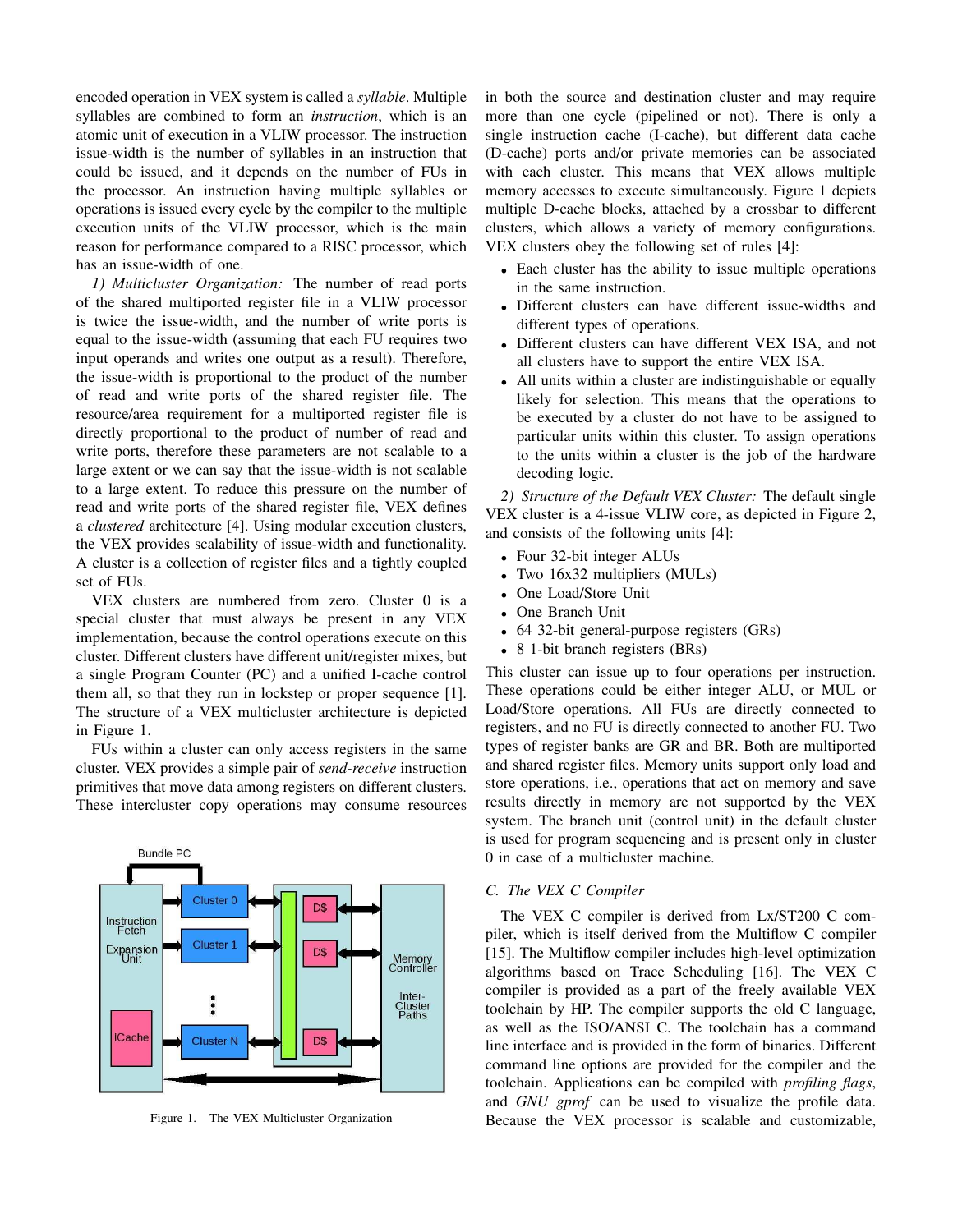

Figure 2. The Default VEX Cluster

the compiler supports this scalability and customizability. To compile for a different configuration, the compiler is provided with configuration information in the form of Machine Model Configuration (fmm) file. To include a custom instruction, the application code is annotated with pragmas. Different compiler pragmas are available to improve the performance. Refer to [4] for details on how to use the VEX compiler.

#### *D. The VEX Simulation System*

The VEX toolchain provides tools that allow C programs compiled for a VEX VLIW configuration to be simulated on a host workstation. The VEX simulator is a fast *compiled simulator (CS)* that translates VEX binary to a host computer binary. It first converts VEX binary to C and then using the C compiler of a host generates a host executable. The compiled simulation workflow is depicted in the Figure 3.

The VEX simulator produces instrumentation code to count execution cycles and other statistics and generates a log file at the end of simulation. This log file has all the statistical information that can be analyzed for performance analysis and architecture exploration. The simulator provides a simple cache simulation library, which models an L1 instruction and data cache. The default cache simulation can be replaced by a user-defined library. In addition, the VEX simulator includes support for *gprof*, and different statistical files generated at the end of simulation can be used with *gprof* tool for analysis and profiling of the simulated application. Refer to [4] for details on how to use the VEX simulator.

## V. THE ρ-VEX SOFTCORE VLIW PROCESSOR

In [3], we presented the design and implementation of a reconfigurable and extensible softcore VLIW processor. We implemented a single-cluster standard configuration of VEX



Figure 3. The VEX Simulation Flow

machine for our processor called  $\rho$ -VEX. Figure 4 depicts the organization of our 32-bit, 4-issue VLIW processor implemented on an FPGA. The ρ-VEX processor consists of *fetch*, *decode*, *execute* and *writeback* stages. The fetch unit fetches a VLIW instruction from the attached instruction memory, and splits it into syllables that are passed on to the decode unit. In the decode stage, the instructions are decoded and register contents used as operands are fetched from the register file. The actual operations take place in either the execute unit, or in one of the parallel CTRL or MEM units. ALU and MUL operations are performed in the execute stage. This stage is implemented parametric, so that the number of ALU and MUL functional units could be adapted. All jump and branch operations are handled by the CTRL unit, and all data memory load and store operations are handled by the MEM unit. All write activities are performed in the writeback unit to ensure that all targets are written back at the same time. Different write targets could be the GR register file, BR register file, data memory or PC.

The  $\rho$ -VEX implements all of the 73 operations of the VEX operations set. It additionally supports reconfigurable operations as the VEX compiler supports the use of custom instructions via pragmas inside the application code. In the current  $\rho$ -VEX prototype, it takes only a few lines of VHDL code to add a custom operation to the architecture. One of the 24 available reserved opcodes could be chosen, and a provided template VHDL function could be extended with the custom functionality. Currently, the following properties of  $\rho$ -VEX are parametric:

- Syllable issue-width
- Number of ALU units
- Number of MUL units
- Number of GR registers (up to 64)
- Number of BR registers (up to 8)
- Types of accessible FUs per syllable
- Width of memory busses

To optimally exploit the processor utilization, a development framework is provided, which consists of compiling a piece of C code with VEX compiler and then generating a VHDL instruction ROM file by assembling the assembly file with our assembler [3]. The ROM file is then synthesized with the rest of the processor VHDL design files.

As the target reconfigurable technology, Xilinx Virtex-II Pro (XC2VP30) FPGA was chosen, embedded on the XUP V2P development board by Digilent. All experiments were performed on a non-pipelined  $\rho$ -VEX system with 32 general purpose registers (GR). A data memory of 1 kB implemented using BlockRAM was connected to  $\rho$ -VEX to store results. The issue-width of  $\rho$ -VEX was varied between 1, 2 and 4. All configurations had the same number of ALU units as their issue-width. The 2- and 4-issue  $\rho$ -VEX configurations had 2 MUL units. The application code was loaded in the instruction memory before synthesis. We developed a debugging UART interface to transmit data via the serial RS-232 protocol. This interface invoked a transmission of the hexadecimal representation of the data memory contents, as well as the contents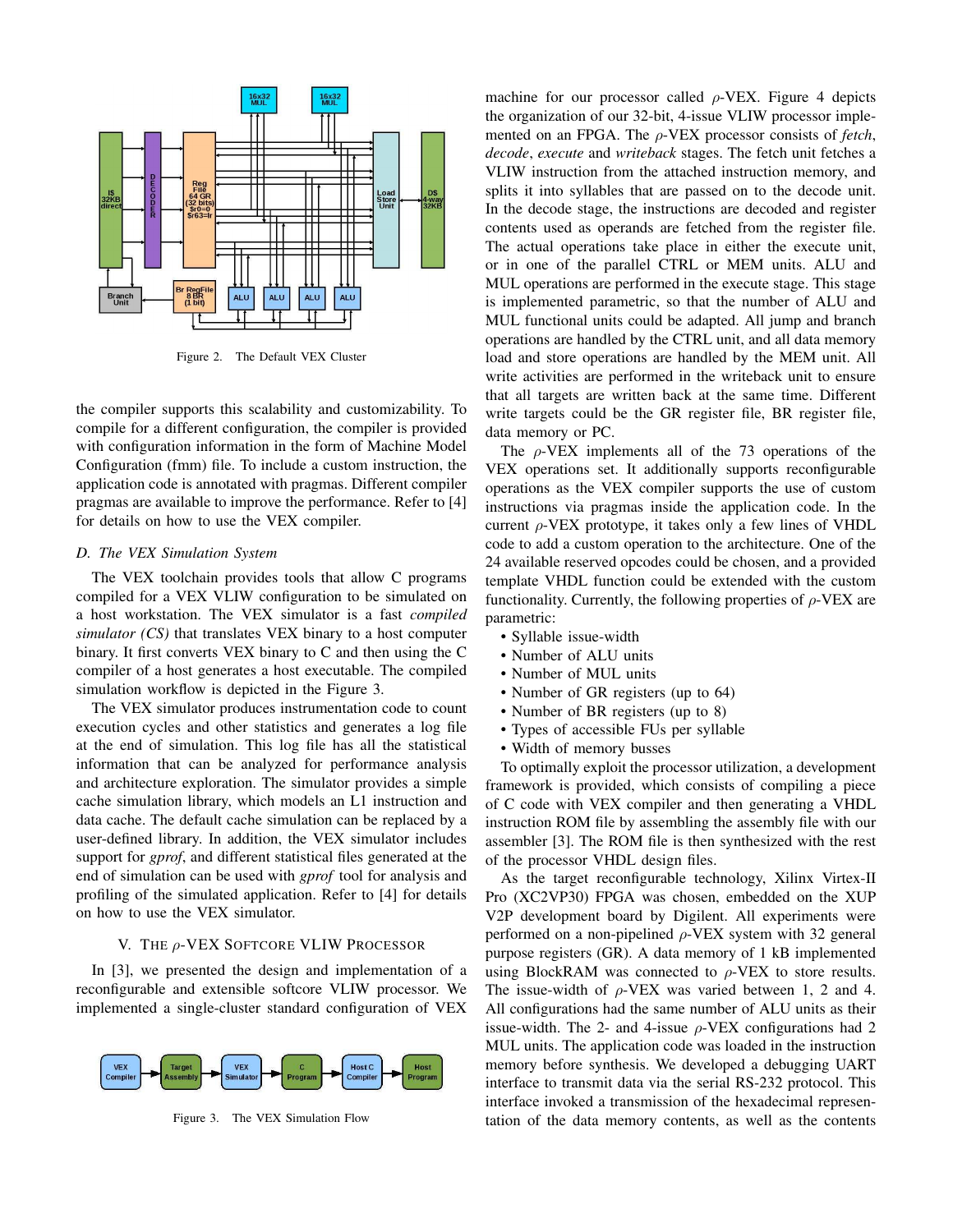

Figure 4. The  $\rho$ -VEX VLIW Processor

of the internal  $\rho$ -VEX cycle counter register. Synthesis results for  $\rho$ -VEX processor are presented in Table II.

### *A. Recent Developments*

The following design improvements are added to the original  $ρ$ -VEX processor:

- The assembler has been extended and it now generates a binary executable file for the processor. The hardware design is modified and BlockRAM is used as the instruction memory. The executable file can be downloaded into the instruction memory of the already placed processor on FPGA using a serial port on the PC and the FPGA development board, and therefore, re-synthesis and reimplementation of the processor with changing the application is not required.
- We implemented dynamically reconfigurable register file for the  $\rho$ -VEX processor to reduce the resources required by the multiported register file [17]. The VEX architecture supports up to 64 multiported shared registers in a register file for a single cluster VLIW processor. This register file accounts for a considerable amount of area when the VLIW processor is implemented on an FPGA. Our processor design supports dynamic partial reconfiguration allowing the creation of dedicated register file sizes for different applications. The processor can dynamically create its own register file composed of the actual number of registers the application needs. This means that valuable area can be freed and utilized for other implementations running on the same FPGA when not the full register size is needed. Our design needs 924 slices on a Virtex-2 Pro device for dynamically placing a chunk of 8 registers, and places registers in multiples of 8 registers to simplify the design. The processor does not need permanently 64 registers requiring 8594 slices thereby considerably reducing the slice utilization at run-

Table II SYNTHESIS RESULTS FOR ρ-VEX PROCESSOR

| $\rho$ -VEX | <b>Slices</b>            | Max. Frequency |
|-------------|--------------------------|----------------|
| 1-issue     | 1895 (13%)               | 89.44 MHz      |
| $2$ -issue  | $5105 \overline{(37\%)}$ | 89.44 MHz      |
| 4-issue     | 10433 (76%)              | 89.44 MHz      |

time without increasing cycle count.

## VI. CONCLUSIONS

In this paper, we presented the design and implementation of a reconfigurable softcore VLIW processor based on the Lx/ST200 ISA, developed by HP and STMicroelectronics. Our processor design called  $\rho$ -VEX is parametric and different parameters such as the number and type of functional units, supported instructions, memory bandwidth, register file size can be chosen depending upon the application and available resources on the FPGA. A toolchain including a C compiler and a simulator is freely available. We provide a development framework to optimally utilize the reconfigurable VLIW processor. Any application written in C can be mapped to the VLIW processor on the FPGA. This VLIW processor is able to exploit the instruction level parallelism (ILP) inherent in an application and make its execution faster compared to a RISC processor system. We described our rationale for the ρ-VEX processor and presented the possible advantages it can provide for its use as a general-purpose processor or application-specific co-processor.

#### **REFERENCES**

- [1] P. Faraboschi, G. Brown, J.A. Fisher, G. Desoli, and F. Homewood, "Lx: A Technology Platform for Customizable VLIW Embedded Processing", in *Proceedings of the 27th annual International Symposium of Computer Architecture (ISCA 00)*, June 2000, pp. 203 - 213.
- [2] TriMedia Processor Series. http://www.nxp.com/.
- [3] S. Wong, T.V. As, and G. Brown, "ρ-VEX: A Reconfigurable and Extensible Softcore VLIW Processor", in *IEEE International Conference on Field-Programmable Technologies (ICFPT 08)*, Taiwan, December 2008.
- [4] J. Fisher, P. Faraboschi, and C. Young, *Embedded Computing: A VLIW Approach to Architecture, Compilers and Tools*. Morgan Kaufmann, 2004.
- [5] Hewlett-Packard Laboratories. VEX Toolchain. [Online]. Available: http://www.hpl.hp.com/downloads/vex/.
- [6] C. Iseli and E. Sanchez, "Spyder: A Reconfigurable VLIW Processor using FPGAs", in *FPGAs for Custom Computing Machines*, January 1993, pp. 17-24.
- [7] C. Grabbe, M. Bednara, J.V.Z. Gathen, J. Shokrollahi, and J. Teich, A High Performance VLIW Processor for Finite Field Arithmetic", in *Proceedings of the 17th International Symposium on Parallel and Distributed Processing (IPDPS 03)*, April 2003.
- [8] M. Koester, W. Luk, and G. Brown, "A Hardware Compilation Flow For Instance-Specific VLIW Cores", in *Proceedings of the 18th International Conference on Field Programmable Logic and Applications (FPL 08)*, Sep 2008.
- [9] A. Lodi, M. Toma, F. Campi, A. Cappelli, and R. Canegallo, "A VLIW Processor with Reconfigurable Instruction Set for Embedded Applications", in *IEEE Journal on Solid-State Circuits*, vol. 38, no. 11, Jan 2003, pp. 1876 - 1886.
- [10] A.K. Jones, R. Hoare, D. Kusic, J. Fazekas, and J. Foster, "An FPGAbased VLIW Processor with Custom Hardware Execution", in *Proceedings of the 2005 ACM/SIGDA 13th Internal Symposium on Field Programmable Gate Arrays (FPGA 05)*, New York, NY, USA: ACM, 2005, pp. 107 - 117.
- [11] http://www.trimaran.org/.
- [12] V. Brost, F. Yang, and M. Paindavoine, "A Modular VLIW Processor", in *IEEE International Symposium on Circuits and Systems, ISCAS 2007*., Apr 2007, pp. 3968 - 3971.
- [13] M.A.R. Saghir, M. El-Majzoub, and P. Akl, "Customizing the Datapath and ISA of Soft VLIW Processors", in *High Performance Embedded Architectures and Compilers (HiPEAC 07)*, LNCS 4367 pp. 276-290, Springer-Verlag Berlin Heidelberg 2007.
- [14] W.F. Lee, *VLIW Microprocessor Hardware Design For ASICs and FPGA*. McGraw-Hill, 2008.